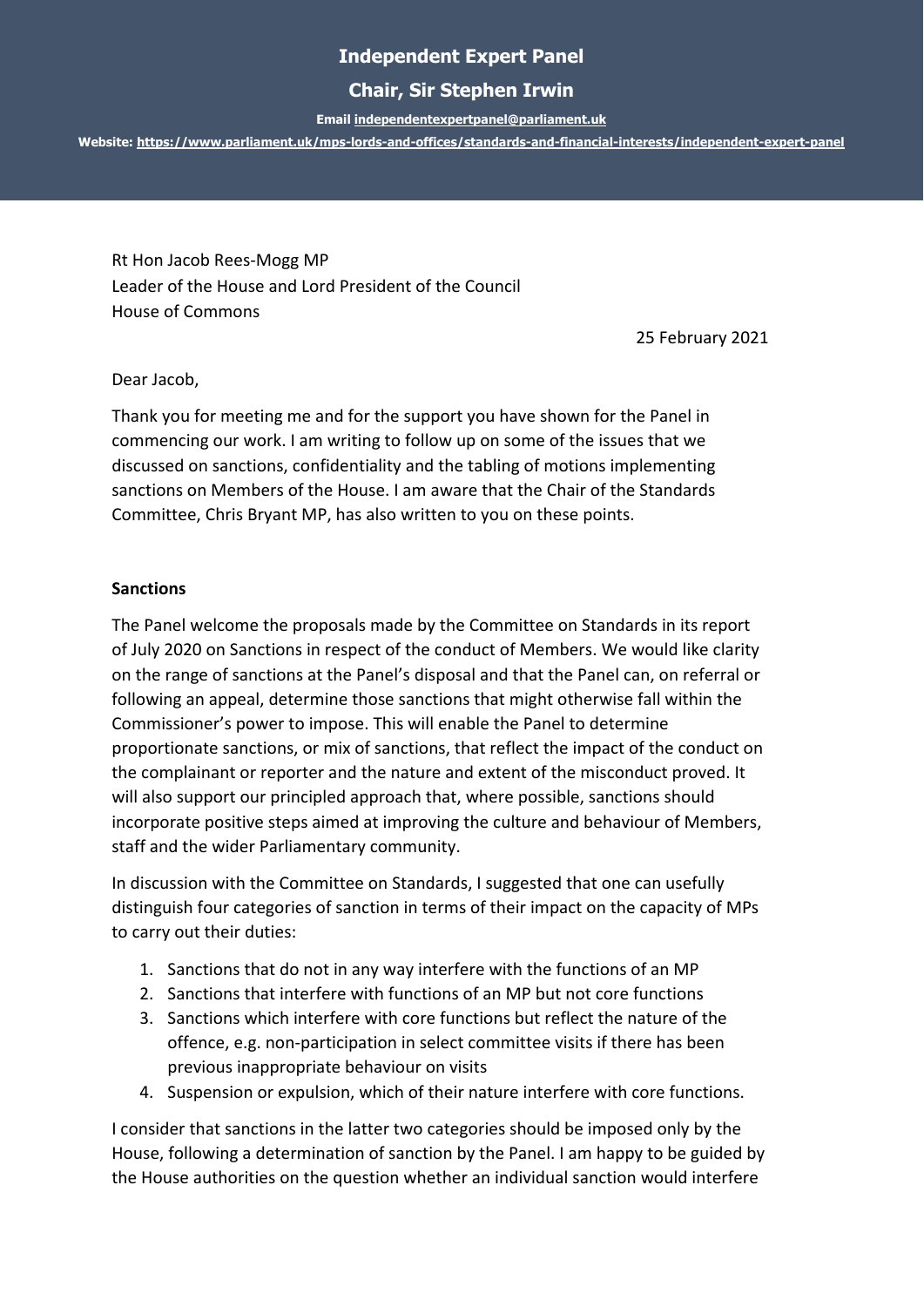with a Member's core functions. In practice, I would expect the Secretary to the Panel to seek the views of the senior clerks and advise the Panel on the category into which a proposed sanction falls. The Panel will take this advice into account, but we must of course act independently in deciding what sanction to determine in each individual case.

### **Confidentiality**

The success of the ICGS is dependent on confidentiality being maintained during the course of an investigation, decision and appeal. We recognise the importance of confidentiality to the parties to the case and the damage that can be done if information about a case is leaked. We have agreed processes to ensure that we hold information securely and we remind the parties of the continuing need for confidentiality in our correspondence with them.

However, it is apparent that allegations in many cases have been given publicity, either by one of the parties to the case or by one of their supporters. There is a risk that information given to the media or placed online through social media may not be accurate. Members are currently unable to correct misinformation concerning reported allegations and as things stand at present, neither the Commissioner nor I as Chair of the Panel can do so.

Where there is speculation in the media or online, it appears to me to be unfair and likely to mislead if we cannot confirm that there has been a complaint and that there is an ongoing process that will be concluded. It will foster the impression that cases are being buried and there is never an outcome. It will likely be taken to mean that we are window-dressing. That would be wrong for the reputation of Parliament, the Panel and the Commissioner. It is also an incentive to further leaks.

I would ask you to consider whether, in such circumstances, the Panel should not confirm that there is an appeal or referral, and state that an outcome will be announced in due course.

Following the conclusion of a case before the Panel, I will make a report to the House in all cases where a sanction has been determined that can only be imposed by the House. I intend also to publish a report in most cases where a breach of the bullying and harassment policy or sexual misconduct policy has been upheld, and where a complaint has not been upheld but the allegations have already been given publicity. If it had been reported in the papers that someone had been accused of something serious and they had been completely exonerated, it seems unfair that there should be no public acknowledgement of this. By contrast, where a complaint has not been upheld and confidentiality has been maintained, I do not envisage publishing a report since to do so might cause unnecessary damage. In such a case, it may become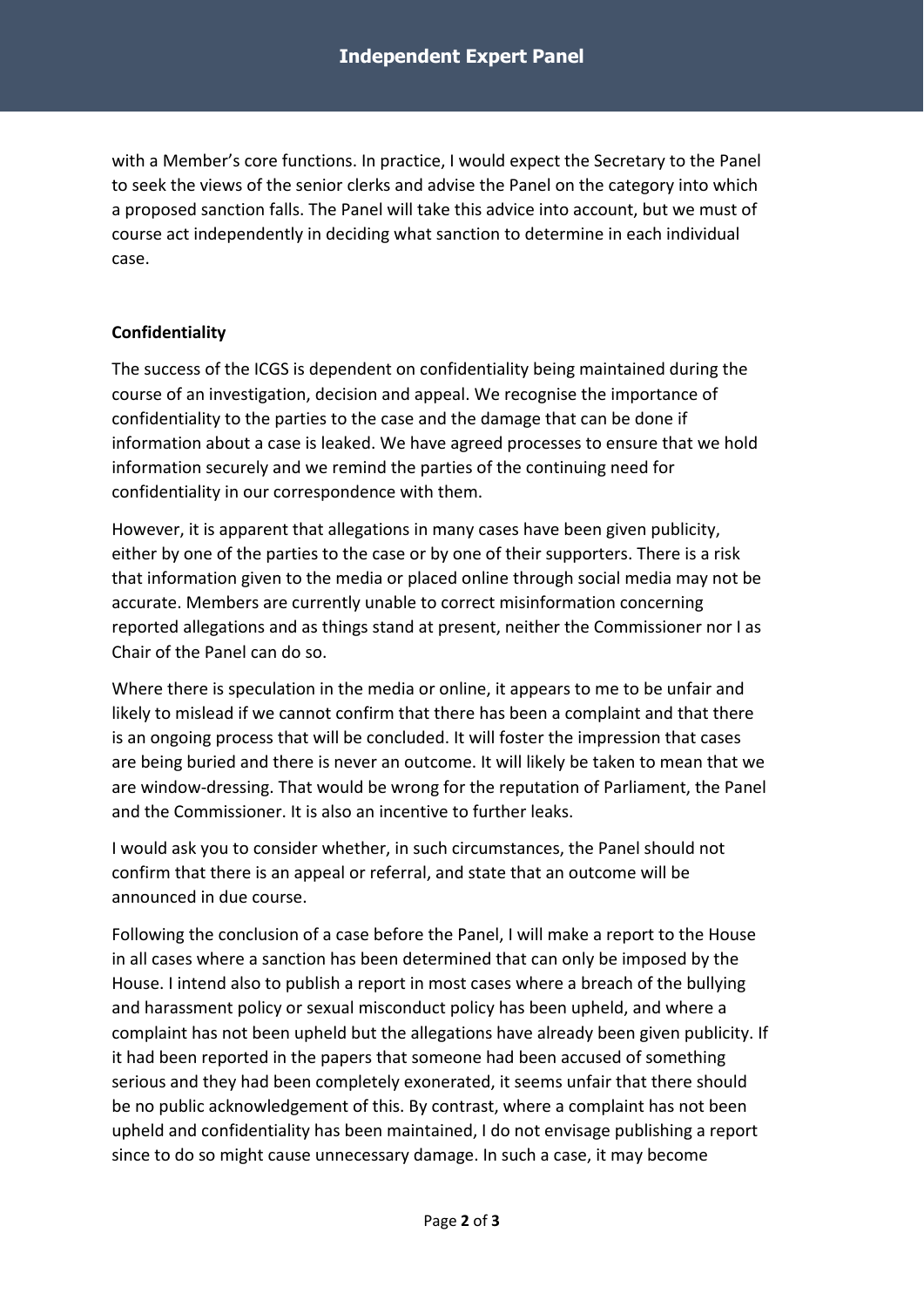necessary to confirm the outcome publicly at a later stage if there is a subsequent leak.

The Panel have formulated the principles which will apply to all our work – observance of natural justice, fairness for all parties, transparency, proportionality, and the need to protect potentially vulnerable people. These are not mere pieties, and I will approach the question of publication of a report with these principles in mind.

#### **Tabling motions to implement sanction**

I understand that there has been a very helpful convention that where the Committee on Standards recommends a suspension, that motion is tabled quickly. I am keen that this convention be maintained. As I know you will understand, any delay in bringing forward a motion to implement a sanction that had been determined by the Panel might also be thought to reflect on the independence and effectiveness of the Panel and on confidence in the ICGS.

You indicated during our meeting that you would be prepared to commit, so long as you are Leader of the House, to bringing forward such motions in a timely way. I am very grateful for this. I would hope that future Leaders of the House will demonstrate a similar commitment. I would otherwise be driven to look for a more formal mechanism, such as a change to standing orders, to ensure that a sanction determined by the Panel is put before the House without delay.

#### **Guidance**

We have prepared guidance for the parties, setting out how cases will be managed. This is available on our webpages.<sup>[1](#page-2-0)</sup> I would be happy to answer any questions you might have about our approach.

I am most grateful for the helpful and constructive start to our relationship.

Kind regards,

Susters Pers

**Sir Stephen Irwin Chair of the Independent Expert Panel**

<span id="page-2-0"></span><sup>1</sup> [https://www.parliament.uk/mps-lords-and-offices/standards-and-financial-interests/independent-expert](https://www.parliament.uk/mps-lords-and-offices/standards-and-financial-interests/independent-expert-panel/)[panel/](https://www.parliament.uk/mps-lords-and-offices/standards-and-financial-interests/independent-expert-panel/)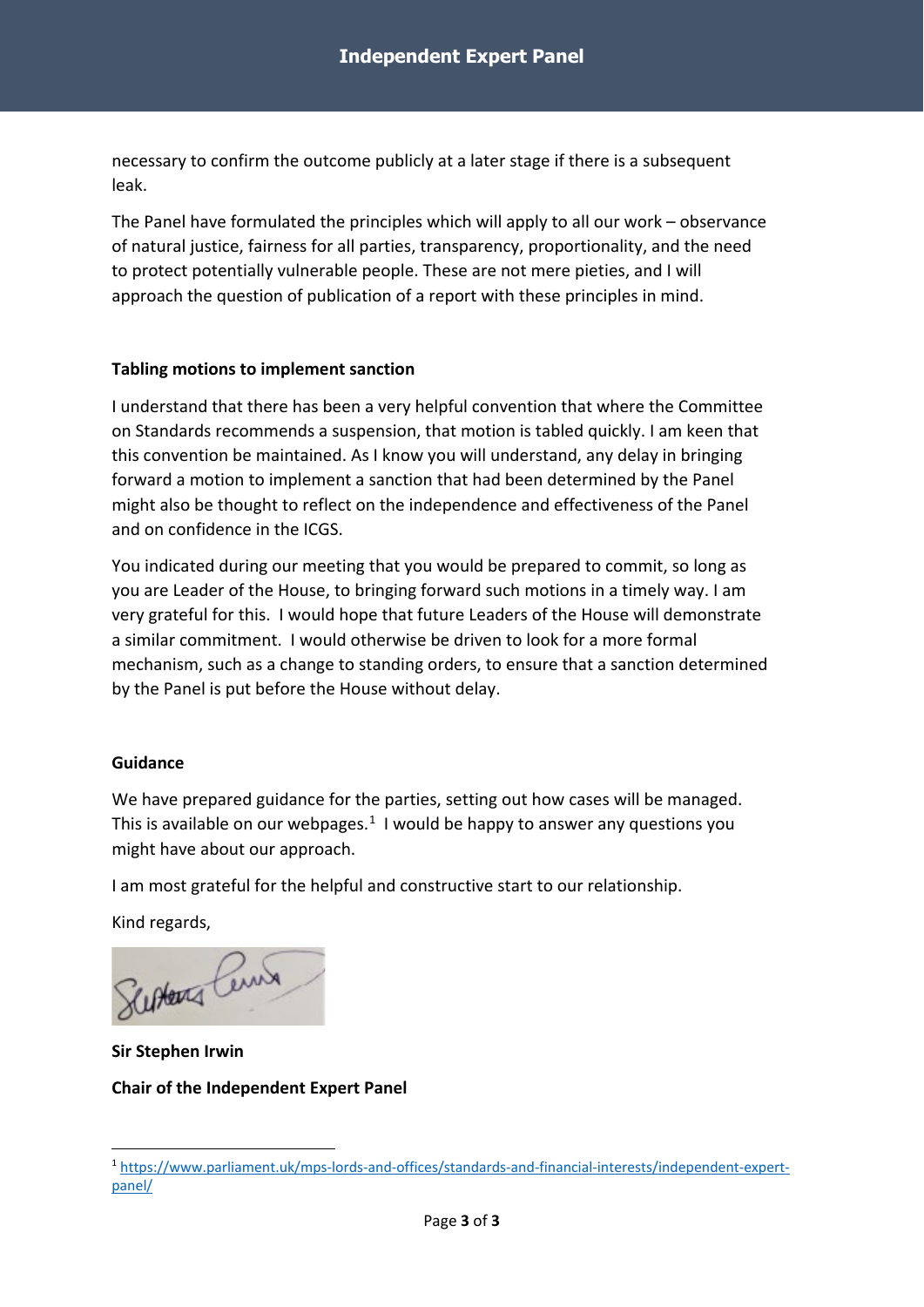

#### **LORD PRESIDENT OF THE COUNCIL LEADER OF THE HOUSE OF COMMONS** THE RT. HON. JACOB REES-MOGG M.P.



The Rt. Hon. Sir Stephen Irwin, Chairman, Independent Expert Panel Houses of Parliament London SW1A 0AA

> Our Ref: JRM/NMP1123 **7** March 2021

Sen to Style.

Thank you very much for meeting me last month and for your subsequent correspondence of 25 February. I am delighted that you have assumed the role of Chairman of the Independent Expert Panel and are making progress to establish the Panel in earnest.

### **Sanctions**

As you mention, I have also corresponded with the Chairman of the Committee on Standards on many of the matters you raised. I welcomed your proposed categorisation of sanctions in terms of their effect on the capacity of MPs to carry out their duties. Thank you for your sensible suggestion, I agree with this approach.

It is constitutionally essential that services that are core to a Member's parliamentary duties should only be able to be withdrawn by a decision of the House. Therefore, may I reiterate the view I set out to the Committee that the Panel should err on the side of caution and listen to advice from senior clerks about which sanctions would interfere with a Member's core functions and thus should only be imposed by the House.

# Confidentiality

Thank you for setting out your views of the confidentiality system and your thoughts on how it might be improved. It is vital to ensure confidentiality in the ICGS system, given the sensitive nature of the cases with which it deals. In light of this, I believe it important that the Panel be further established before any changes to its confidentiality arrangements are considered or additional powers are afforded to the Panel to make public statements about cases.